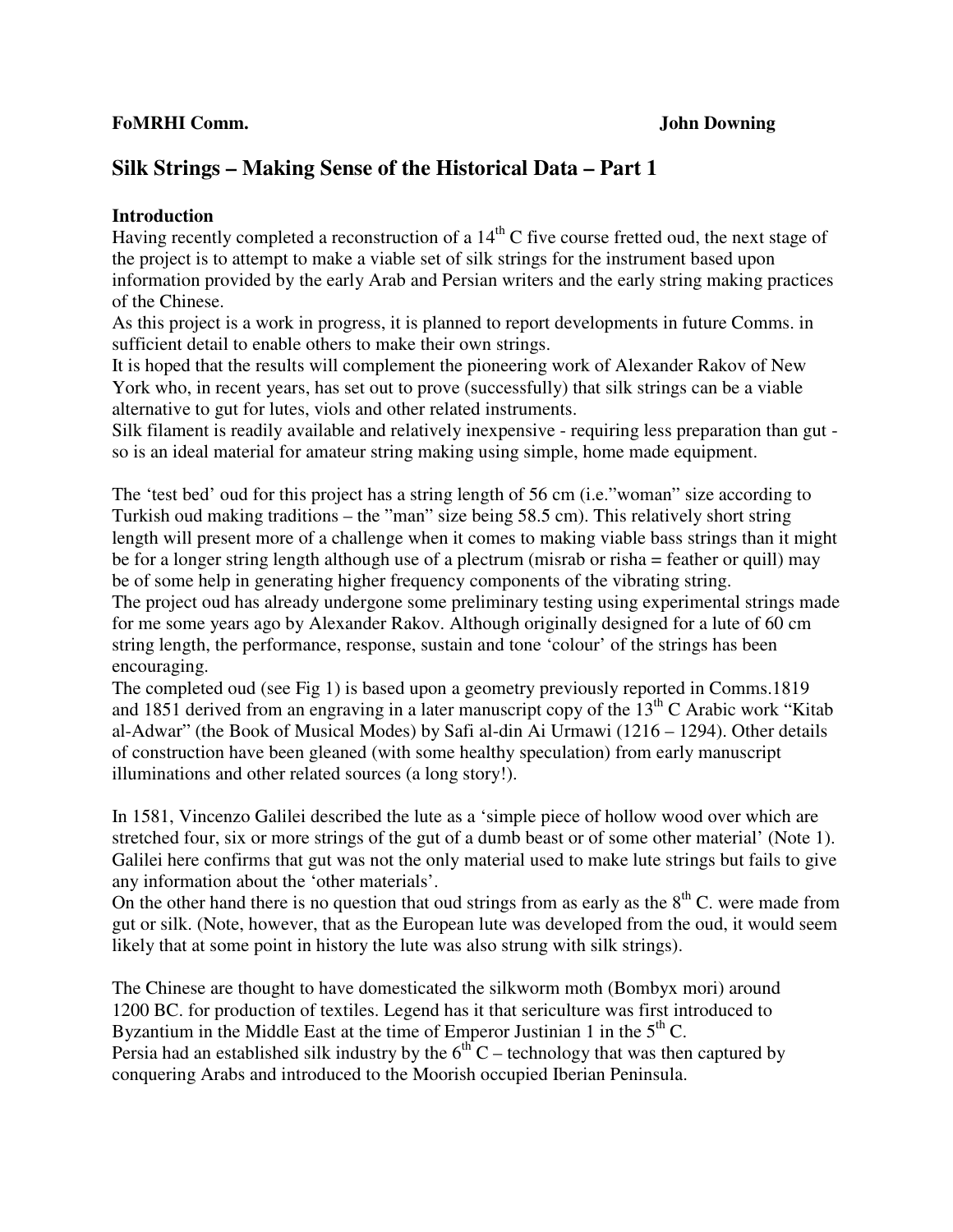Sericulture (as well as the wool industry) continued to prosper in Spain until the late  $16<sup>th</sup>$ C when the Spanish economy failed and punitive measures introduced by the Spanish government – particularly against the silk industry and its practitioners, the Moors and Jews - brought about the demise in that country of these two important sectors of agriculture (as well, presumably, as the dependant gut and silk instrument string trades)



**Fig. 1** 

Historical information about silk oud strings and their construction, sparse though it is, can be found in various manuscript sources dating from the  $8<sup>th</sup>$  C to  $14<sup>th</sup>$  C. After the  $14<sup>th</sup>$  C there is no information to confirm for what period of time silk strings continued to be used (but it is likely to be until such time as metal overspun strings with silk filament core became generally available world wide – late  $18^{th}$  C/early  $19^{th}$  C?) (Note 2)

As the Persians may have learned how to make silk instrument strings from the Chinese, descriptions of string making found in the early Chinese texts may also be relevant.

One problem facing a would be historical silk string maker is that the early Arab, Persian and Chinese texts - as primary sources - are inaccessible to most of us in the West so we are dependant upon English translations that may be incomplete with crucial details 'lost in translation' or couched in confusing terminology by the translators.

Another problem in trying to replicate early silk strings is that the material itself – silk - is not the same stuff today as it was even in the  $19<sup>th</sup>$  C let alone over a millennium ago. The silk of